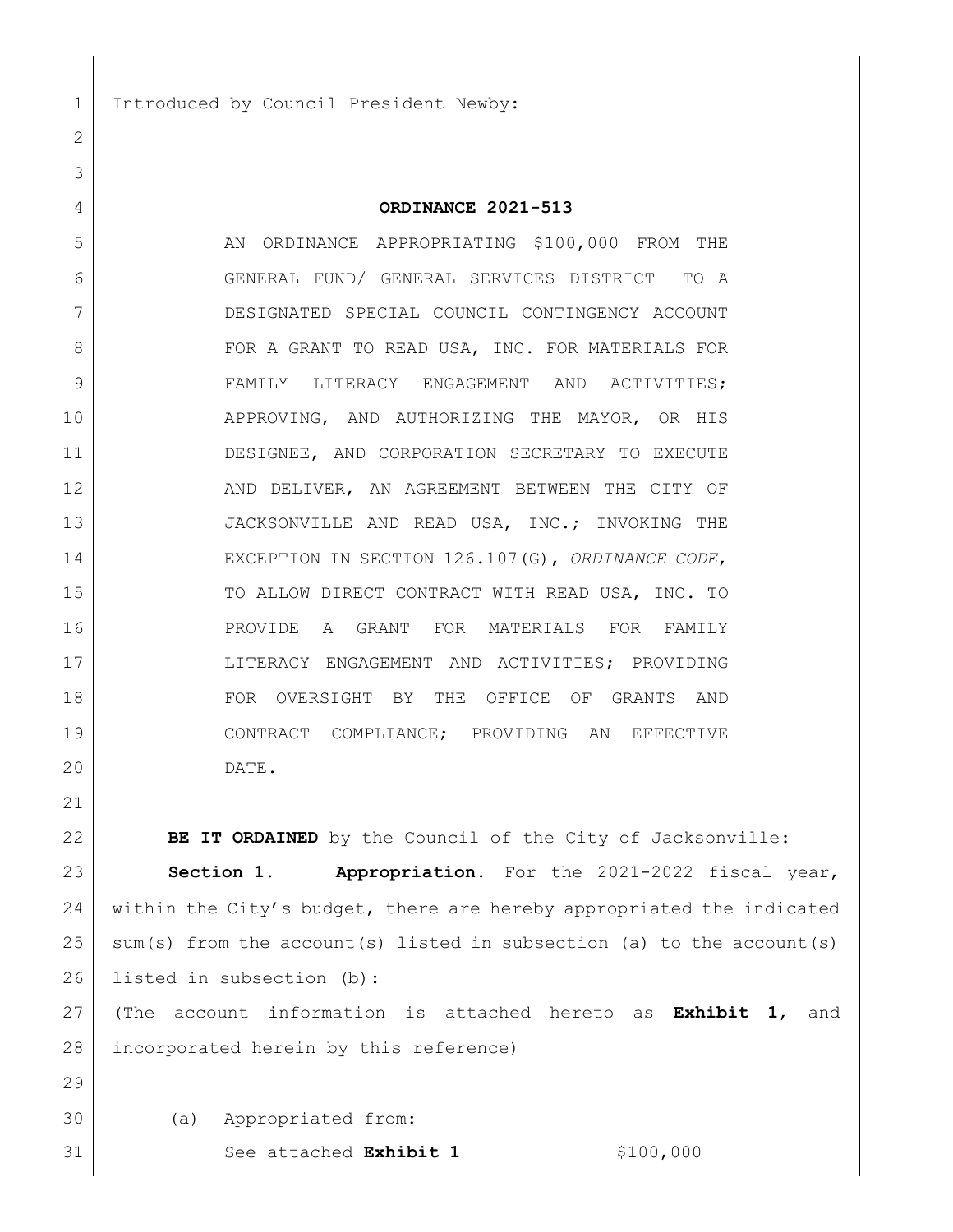1 (b) Appropriated to:

2 See attached **Exhibit 1** \$100,000

3 (c) **Explanation of Appropriation -** The funding above is being 4 appropriated from the General Fund/ General Services 5 District to a Designated Special Contingency to Read USA, 6 Inc. for a grant to purchase materials to stimulate family 7 **literacy engagement and activities.** 

 **Section 2. Purpose.** The purpose of the appropriation in Section 1 is to provide funding to Read USA, Inc. for a grant to provide 10,000 elementary school students from urban under resourced neighborhoods in Duval County with book choice and ownership (3 brand new books of their choice) along with parent and student resource 13 | guides to stimulate family literacy engagement and activities. The 14 grant will be match funding to funding contracted with Duval County Public Schools. Read USA has raised other matching funds to execute 16 on the entire contract that serves over 50,000 DCPS elementary school 17 | students this year from private funders and corporate donors, as more fully described in **Exhibit 2** attached hereto.

19 **Section 3. Agreement approved and execution authorized.** 20 There is hereby approved, and the Mayor, or his designee, and 21 | Corporation Secretary are hereby authorized to execute and deliver, 22 the Funding Agreement between the City of Jacksonville and Read USA, 23 Inc., in a not to exceed amount of  $$100,000$  for the 2021-2022 fiscal 24 year to be disbursed on the basis of charges for materials and 25 services related to the program, subject to the terms, scope and 26 conditions more fully described in **Exhibit 2** attached hereto (the 27 "Agreement").

 **Section 4. Invoking the exception to Section 126.107(g), Ordinance Code.** The City is hereby authorized to procure the use of the professional services of Read USA, Inc., to provide materials for family literacy engagement and activities. Pursuant to Section

 $- 2 -$